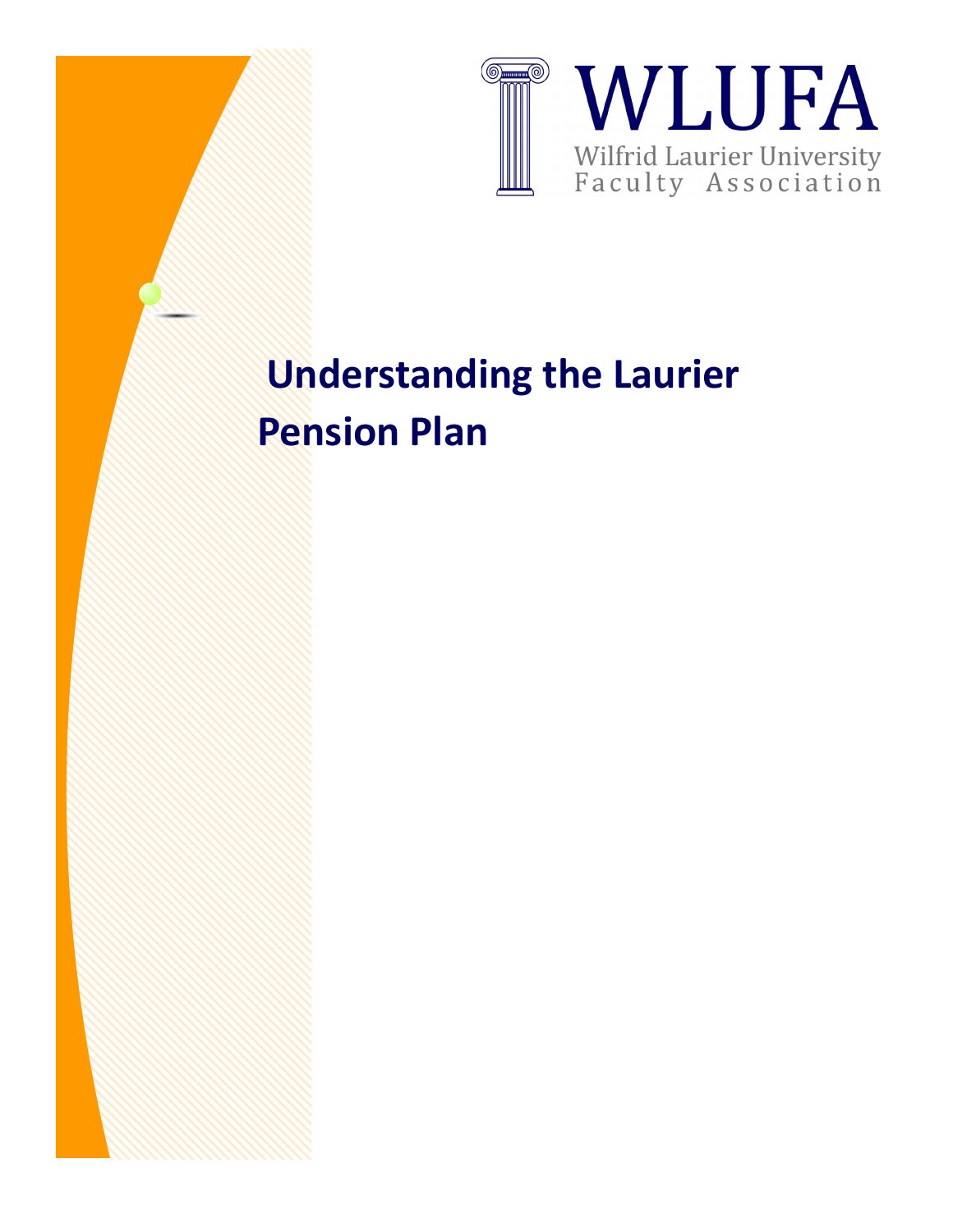A pension is deferred wages.

During your working years, you and the university pay a portion of your salary into the pension plan, and those contributions, with accrued interest, go towards providing you with a pension when you retire. Additional voluntary contributions can also be made.

Whenever money is invested, there is risk. Your individual pension is protected by a minimum guaranteed benefit, but that does not mean that the investments out of which your pension is paid are always making a profit. We will describe later in this pamphlet what happens when the plan is in a deficit situation.

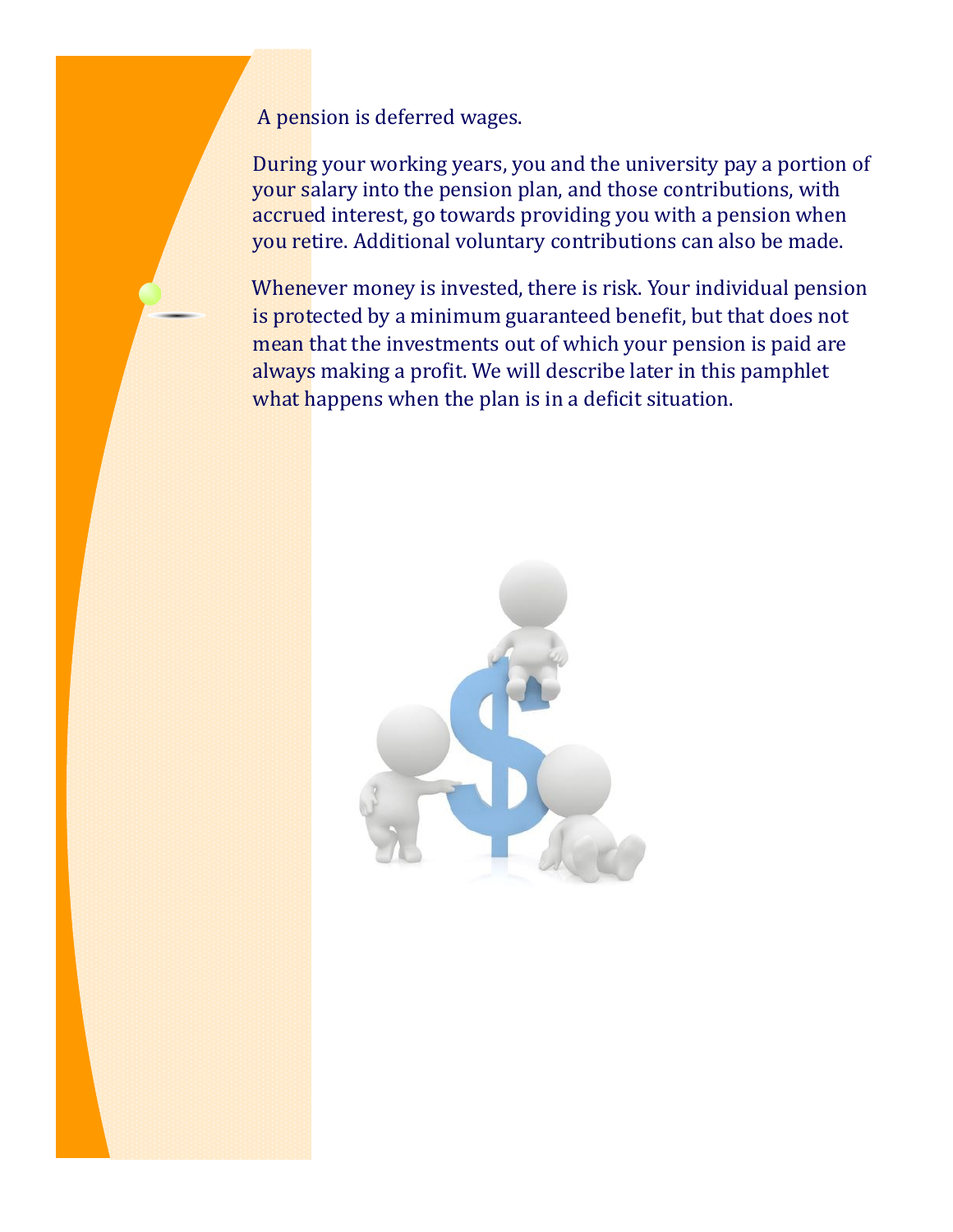Pension management is a collective responsibility:

• From an investment perspective, the plan is managed not by each of us individually but by professional asset managers who work on behalf of all plan members.

• The size of the pension plan can be advantageous:

o Bigger pension plans have access to investments not available to smaller plans that can offer higher returns with lower risk.

o Larger funds can diversify more thereby reducing risk.

o The more of us that participate in the plan, the more cost effective the plan becomes with lower expenses and more money going to paying pensions.

o Access to professional investment expertise should result in greater returns on investments.

• When markets are down, or when interest rates are low, there may not be enough funds in the plan to meet its "going concern" obligations. But because your pension is part of a collective investment it remains payable for life, unlike individual accounts where you can outlive your money.

• Because our plan is required to meet legislated solvency requirements, there are times when our employer is required to pay more into the plan to meet its obligations.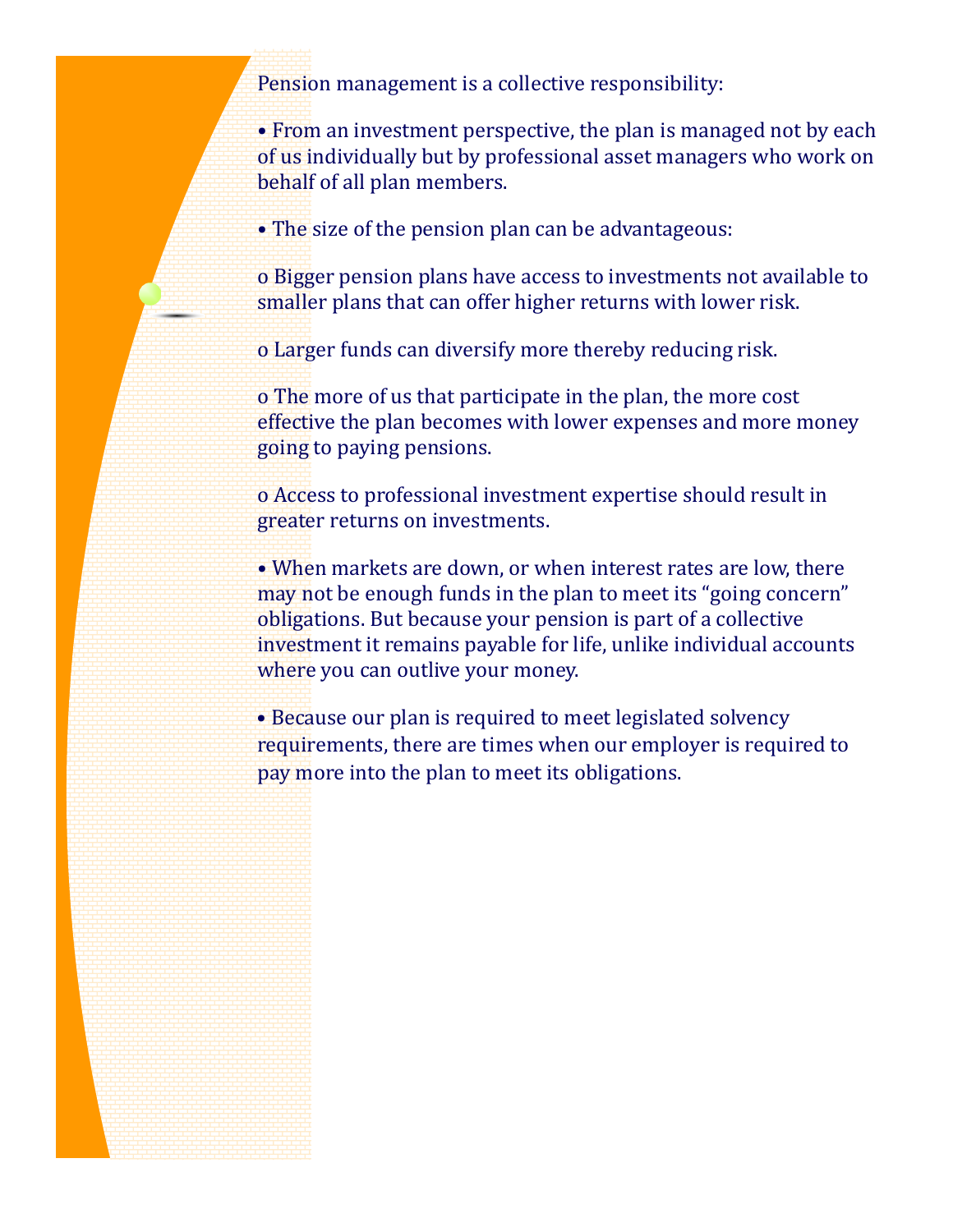There are two types of pension plans:

• Defined Contribution Plans, in which the amount you and your employer contribute to the plan is fixed; however, the pension you receive can be variable. The amount you earn from the plan in retirement is totally dependent on the performance of the plan's investments. When the markets go up, so does your pension; when they go down, so does your pension, and there is also the risk that you might outlive your savings. This type of plan is increasingly prevalent in the private sector because the risk is entirely borne by the member.

• Defined Benefit Plans, in which the pension you receive in retirement is fixed and payable for live; however, the contributions you and the employer make may increase over time.

The Laurier Pension is a Hybrid Plan, which means it is both a Defined Contribution and a Defined Benefit plan.

In Laurier's pension documents, the Defined Contribution Plan is known as the Money Purchase Pension (MPP). The Defined Benefit Plan is referred to as the Minimum Guaranteed Pension (MGP).

The appeal of a hybrid pension is that when you retire, you receive the pay-out of the plan whose value is higher (either the minimum guaranteed amount or the actual amount generated by your portion of the investment, called your money purchase account).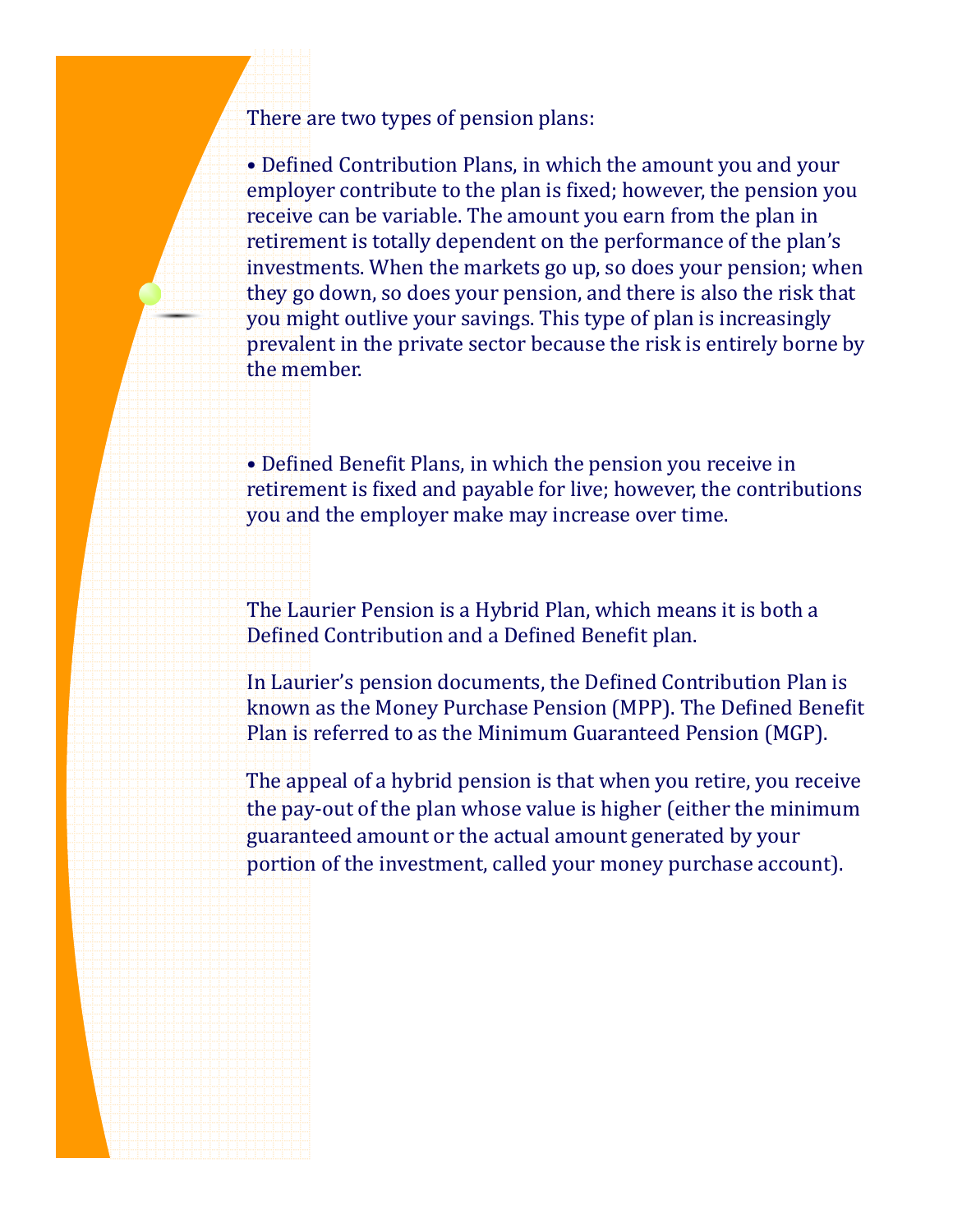## How is the Laurier Pension Plan governed?

The Laurier Pension Plan is a single-employer pension plan (SEPP), which means the university is responsible for plan design, funding, and administration. The employer is responsible for all aspects of the plan including deciding where to invest the assets in the plan.

The total of the money you pay into the plan and the university contributions is invested by asset managers according to both the plan and the institution's investment policies and procedures. The Laurier Board of Governors monitors the financial performance of the plan and oversees the work of the investment managers.

The primary involvement of employees (i.e., plan members) occurs during collective bargaining. WLUFA and the employer negotiate benefits and contributions during contract negotiations.

In the last decade, the rising cost of pensions has led the university to press for a number of changes to maintain plan health.

Since 2012:

• Member contributions increased (from 7% of total earnings to 8% of earnings below the CPP wage base and 10% of earnings above the CPP wage base, for an average increase of approximately 2% of earnings).

• Penalties for members who choose to retire early (i.e., before age 65) were increased via changes applied to the MGP.

• Automatic indexation of MGP benefits earned on and after January 1, 2013, were reduced from 100% to 50% of the cost of living (CPI) with a cap of 4%.

• Members who choose to take a commuted value lose eligibility for post-retirement benefits.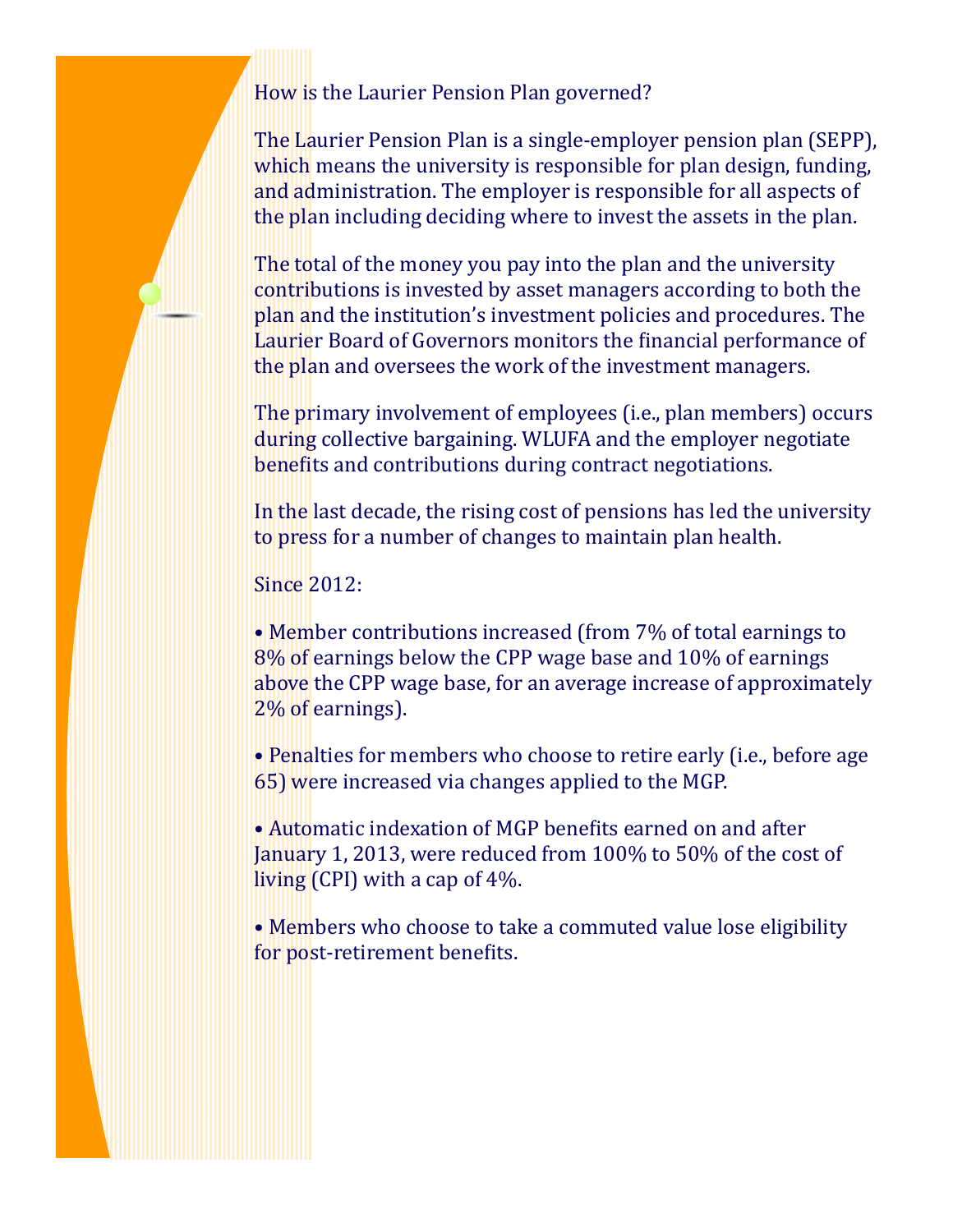The university has pushed for changes to the pension plan because it sees those changes as necessary to preserve the health of the plan. The vulnerability of all single-employer plans is that they depend on the financial success of one employer, a stable or growing number of contributors to the plan, and fund managers generating profits on investments.

The reality is that many single employer plans have wound up over the last decade because of the financial strain and risk they place on employers.

When the pension is in a deficit situation the university will:

• Negotiate higher contributions from members.

• Draw money out of operating budgets, which generally means layoffs and hiring freezes.

Previous solvency crises with Laurier's Pension Plan have resulted in higher member contributions (2014), full-time hiring freezes (2009), as well as cuts to CTF and staffing levels (2009, 2015).

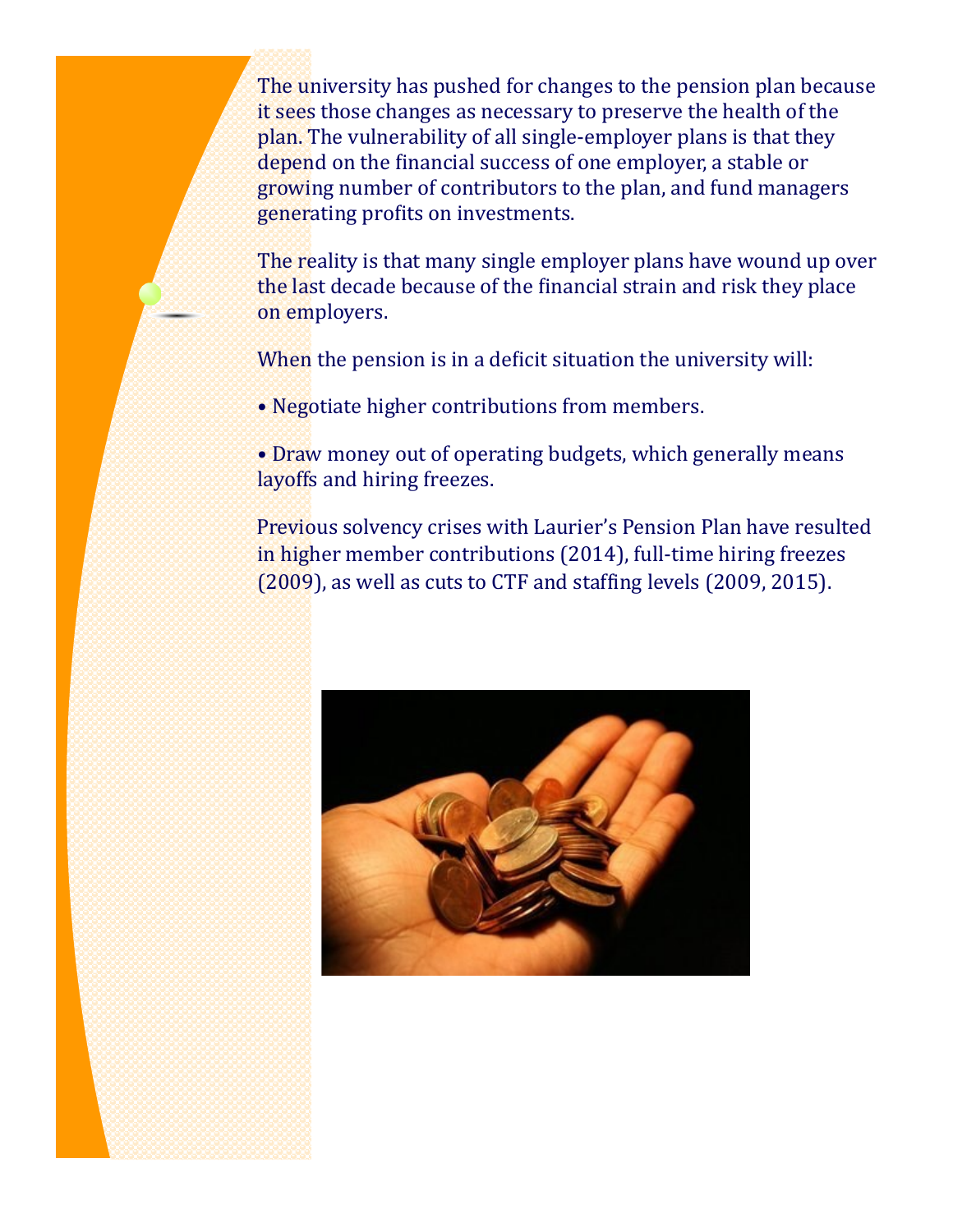Because of their vulnerability, the province oversees SEPPs to better ensure their sustainability.

Under provincial legislation, if there is a deficit in the Laurier Pension Plan (which can happen if the plan does not generate enough income to meet its obligations, among other reasons), the university is required to put more money into the fund to cover the shortfall.

There are two primary measures of the health of a plan like Laurier's:

Solvency compares a pension plan's assets to its liabilities to determine if the plan could pay out all of its obligations if it ended tomorrow. The most recent solvency test of the Laurier Pension Plan was done in April 2019. At that time, the plan had a solvency ratio over 85%, so no additional contributions from the employer were required under provincial legislation.

The second type of test measures whether a plan is able to meet all its responsibilities on a "Going Concern" basis. This measure assumes that the plan will continue indefinitely so a long-term view is taken. When a plan is fully funded, it means that it is expected that the assets in the plan today will be sufficient to pay for all accrued pensions – those it currently pays, as well as those earned by those who have yet to retire, including indexing.

When the Laurier Pension Plan was tested in April 2019, it had a "going concern" deficit of \$8.9 million and was 99% funded. As a result, the university is currently paying \$762,000 per year to the plan for the next 10 years to address the deficit.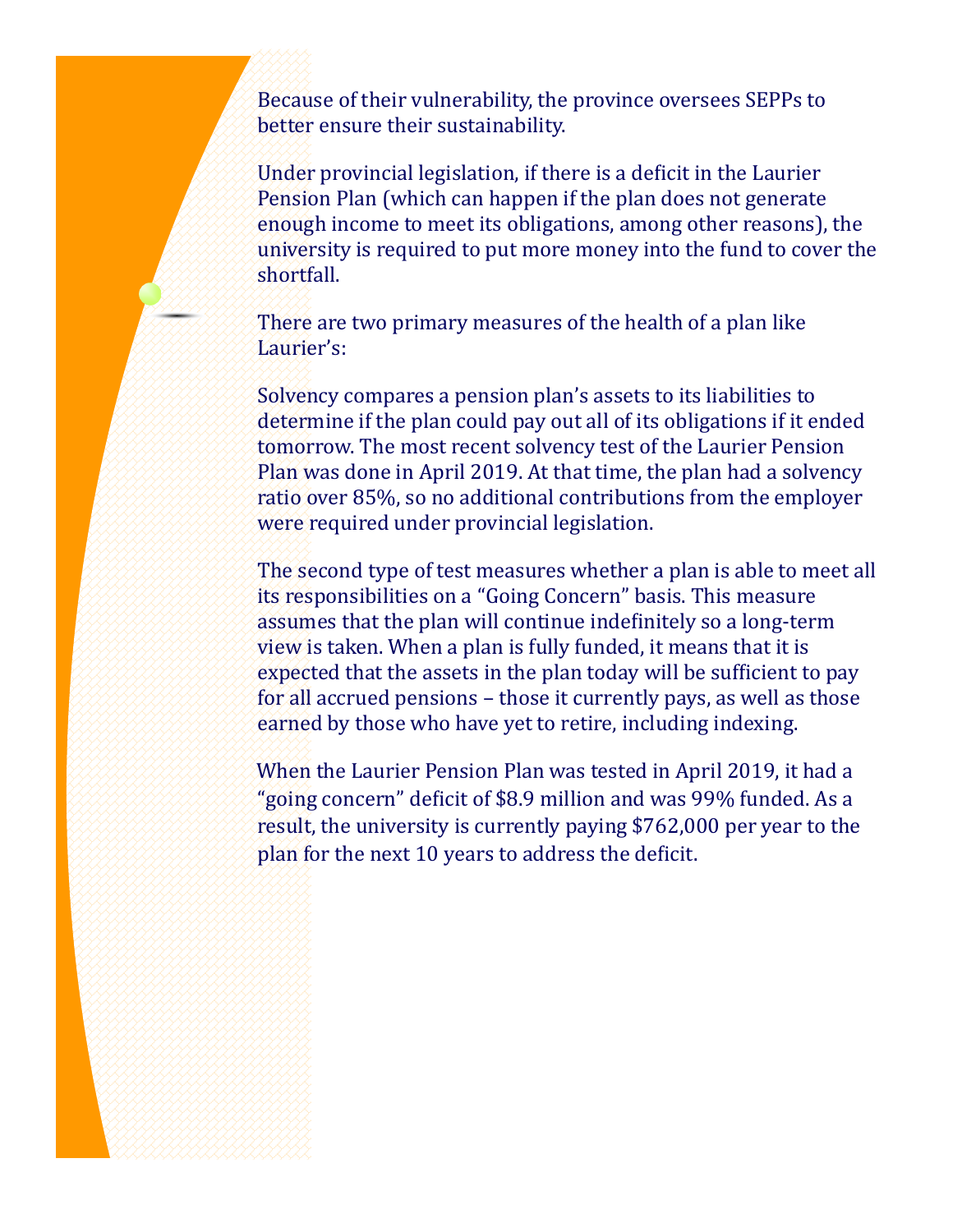If the plan does not have enough money to be at least 85% solvent or fully funded as a "going concern," the employer is required, under provincial legislation, to put more money in the plan. Plan members are not required by law to increase their contributions; the burden falls on the employer. But as noted above, in the past we have been asked to increase our contributions and/or reduce certain benefit provisions when the plan needed more funds while enduring significant cuts in operating budgets and job losses.